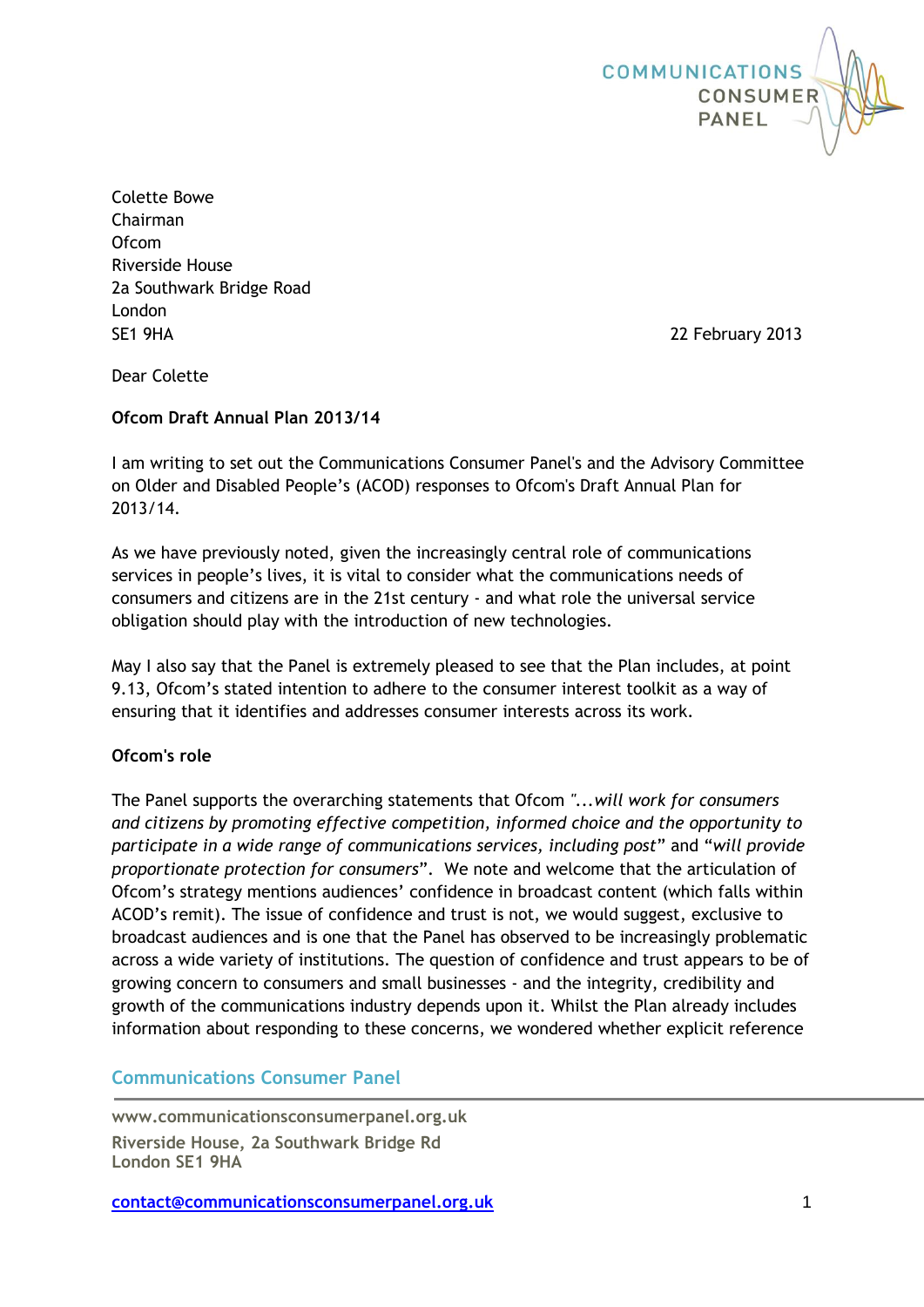

to them might also be made.

As Members of both the Panel and the Advisory Committee on Older and Disabled People (ACOD), we welcome the programmatic work *"Understanding and promoting the interests of older and disabled consumers*"; the statement that "*Regardless of communications service, it is important to note that there is in all cases a core of consumers excluded from services. Ofcom works hard to guard against involuntary exclusion of consumers by maximising the opportunity to participate. We are especially mindful of disabled consumers and other vulnerable groups in the UK*."; and that Ofcom will look to "*Promote, and where appropriate intervene, to secure equivalent opportunities for disabled and vulnerable users to participate in the use of communications services*." As noted in the Plan in point 3.68, there is a particular concern for vulnerable users in respect of legacy services where falling volumes may result in prices rising to unaffordable levels, and particularly with regard to the purchase of stamps by vulnerable consumers.

As with last year, the Panel would encourage Ofcom to look at the ease, or difficulty, of the complete consumer 'journey' across its work - undertaking appropriate research as necessary. For consumers this encompasses the ease, or difficulty, of commencing the journey and dealing with potential customer service issues (not limited to complaints) along the way, with particular attention being paid to access to clear and meaningful information from the very beginning of that journey.

The Panel would also encourage more emphasis on identifying where Ofcom will use its position and expertise to facilitate or encourage other stakeholders working in a given area, even if Ofcom itself is not taking or cannot take direct action.

# **Panel views on priorities/work areas**

During the next financial year, the Panel will continue to advise Ofcom to help ensure that the interests of consumers, citizens and small businesses are properly reflected in Ofcom's decisions. So here we will limit our comments to a few issues where our views might have a bearing on the final Annual Plan for 2013/14.

As you know, the Panel has expressed its concerns about inadequate mobile coverage on many occasions. In the Panel's view, the lack of voice and/or data coverage is no longer one of simple irritation for consumers and small businesses but is now becoming an issue of real detriment. There is an urgent need to drive rapid improvements in rural and semi rural mobile voice and data coverage if these sections of society are not to be left behind by the rapid mobilisation of the way businesses interact with each other and their customers.

# **Communications Consumer Panel**

**www.communicationsconsumerpanel.org.uk Riverside House, 2a Southwark Bridge Rd London SE1 9HA**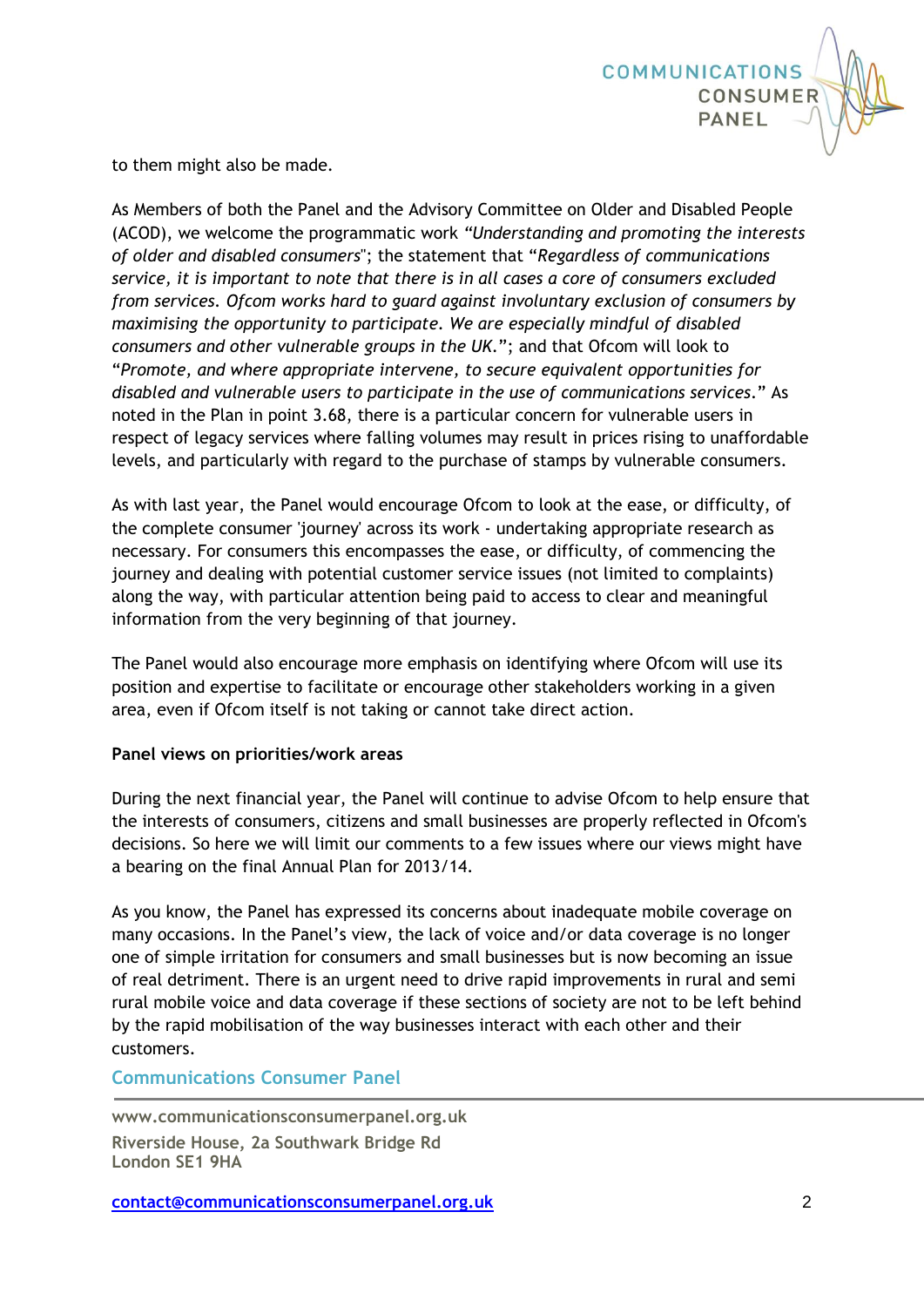We would encourage further clarity around the monitoring of progress in relation to fulfilment of coverage obligations following the 4G auction. We have expressed the view that having only one operator carrying the obligation to reach the 98% coverage, with 95% in each of the Nations, and relying on market forces to persuade other operators to provide coverage for their customers in the marginal areas, may not achieve the desired result. The areas concerned are likely to be the areas where market forces have failed in the past. We urge Ofcom to keep progress under review and to continue to look to support market based solutions, that with a limited regulatory intervention could deliver immediate and significant benefit to the economy at a time when finding growth levers is so important.

**COMMUNICATIONS** 

CONSUMER

PANEL

The Panel notes that, under the priority "*to secure optimal use of spectrum*", there is a strand of work to *Implement the UHF strategy to enable a potential release of 700MHz for harmonised mobile use*. The Panel recognises that Ofcom intends to work closely with stakeholders in this area, but would particularly stress the needs of the emergency and defence services in that spectrum band. A great deal of work is currently being undertaken in relation to DTT coexistence in 800MHz and the Panel would strongly suggest that the learning from this implementation is carried clearly through to the planning for 700MHz, and that consumers' needs are given priority in policy development.

The Panel has significant concerns about nuisance calls (silent calls and unsolicited marketing calls and texts) and scams – including calls made with an intent to defraud. We appreciate the work that Ofcom is undertaking in these areas, often in collaboration with other public authorities, but would suggest that work in the area of unsolicited marketing calls and texts is defined more clearly and more widely in the final workplan. We also feel that the fact that multiple agencies are involved in seeking to address these issues requires renewed efforts by all concerned to work in a collaborative manner, and to provide greater clarity for consumers about how to report such calls/texts and seek redress. A reduction in people's trust in their communications service is bad for both consumers and businesses.

The Panel is looking forward to the publication of the assessment of communications provision across the UK – and in the devolved nations particularly. The Panel hopes that any recommendations that are made in the report will be explored with stakeholders during the course of 2013/14.

The Panel and ACOD welcome the current review of GC15 and the work that will flow from it into 2013/14. We strongly support the work under Strategic Purpose 3 *to ensure the adequate provision of services for consumers with hearing impairments* and hope that

# **Communications Consumer Panel**

**www.communicationsconsumerpanel.org.uk Riverside House, 2a Southwark Bridge Rd London SE1 9HA**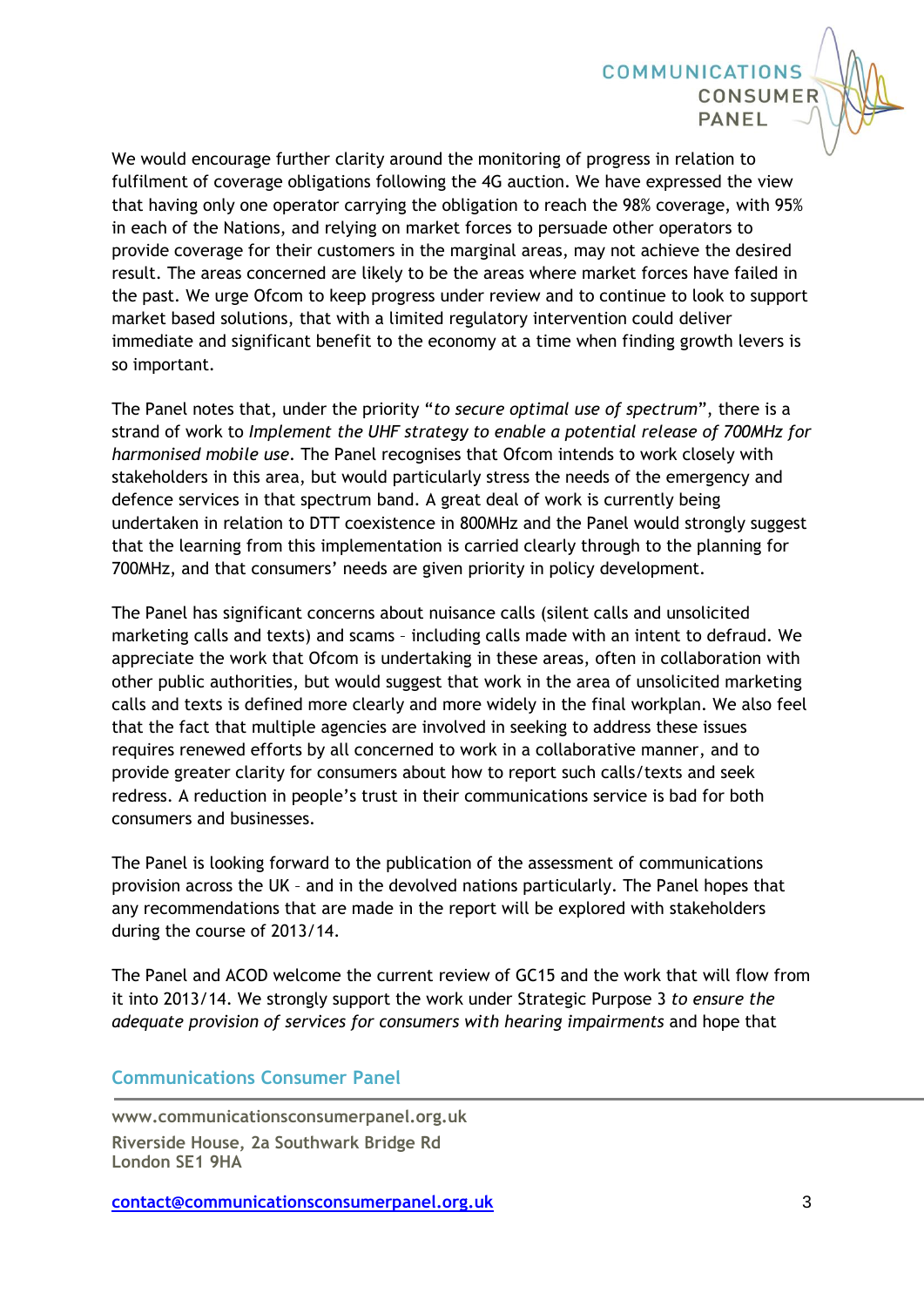

**COMMUNICATIONS** 

CONSUMER

PANEL

We are particularly pleased to see that one of Ofcom's priorities for the coming year will be to promote opportunities for people to participate. This is especially important as we move to a society where there will be a 'digital by default' delivery of many government services, and consumers who are not online are increasingly disadvantaged, disempowered and disenfranchised. Being excluded from an increasingly online world has now become a matter of significant consumer and citizen harm. The availability of broadband is crucial – and it is increasingly important that all consumers and small businesses have access to at least a basic service of 2Mbps – although we have some doubts about the appropriateness of 2Mbps as a basic speed going forward. In relation to rural broadband infrastructure, we would support Ofcom in enabling greater competition in rural areas.

However we would encourage a better balance in the Plan between enabling availability and supporting usage/engagement. Currently the draft plan – and the proposed outcomes in this area - seem to place far greater emphasis on the former. Ofcom has an important role to play in the area of usage/engagement – not least through the provision of information and the facilitation of progress by stakeholders. While Ofcom's remit may not provide traditional regulatory 'powers' in this area, Ofcom does, we believe, have an important role to play in respect of encouragement. This would seem to be an example of where Ofcom's 'soft powers' and research can be used to good effect. It would be helpful if the outcomes relating to 'promote opportunities to participate' could define more clearly the roles to be played by Ofcom, distinct from those of stakeholders, for example Broadband Delivery UK (BDUK).

We are very conscious of the extent of the privacy and security issues facing people who are online and would encourage close attention to these areas. We welcome the statement that "*We will also work with industry and other regulators, where appropriate, to ensure that consumers are protected where their data, including their personal data, is being collected as they engage with internet services*." To that end, we would suggest that under Strategic Purpose 4 (5.64) explicit mention is also made of working with organisations such as Get Safe Online to support consumers and small businesses in this area.

In the coming year, inter alia, the Panel will focus on its remit to protect and promote the interests of small business. We were therefore pleased to note the statement at 6.12 that "*We will specifically consider the communications needs of small and medium enterprises (SMEs) within the business community as we recognise their importance to the current* 

# **Communications Consumer Panel**

**www.communicationsconsumerpanel.org.uk Riverside House, 2a Southwark Bridge Rd London SE1 9HA**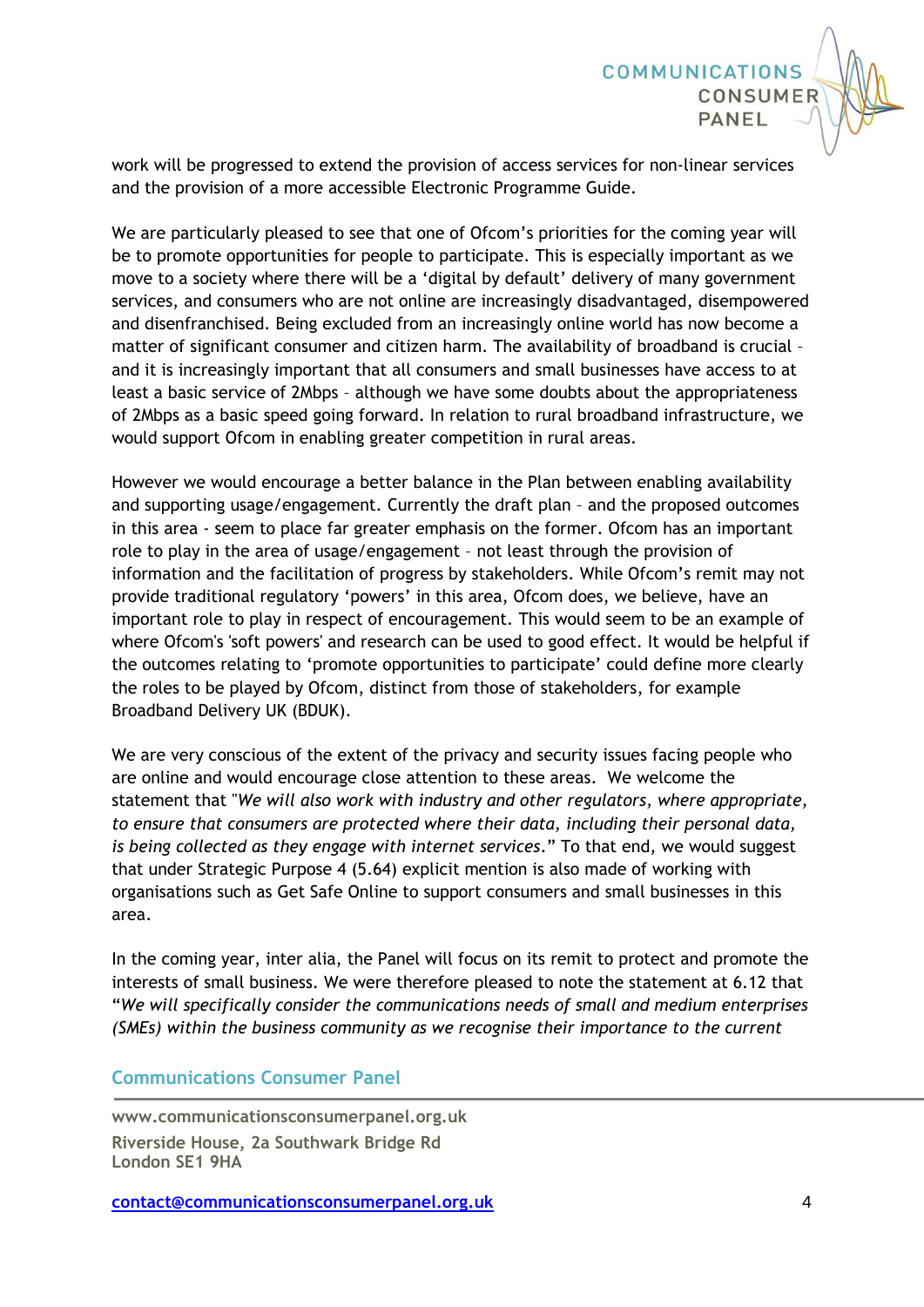*economic fibre and future growth of the UK and its nations*." We would encourage far more emphasis on this area in the coming year, particularly in relation to Ofcom's engagement and communications strategy with small businesses, which would benefit from a significantly more proactive approach.

**COMMUNICATIONS** 

CONSUMER

PANFI

The Panel has supported Ofcom's work this year to empower consumers through the provision of information. In relation to point 3.27 in the Plan we would also suggest that the information provided should be accurate, relevant, timely and in Plain English. In relation to point 4.12 we would suggest that, while research into the broadband speeds that are available to consumers and small businesses is important, it is equally important to check that consumers and small businesses are being given this information before deciding whether to enter into a contract with a provider.

The Panel has encouraged Ofcom to press ahead with its review of switching across services, including mobile and bundled services. The Panel continues to have particular concerns about increasing costs for consumers in the fixed voice market. Consumers need to be aware of the potential benefits of switching and to have confidence that switching will be a hassle-free process with effective "safety nets" to mitigate against loss of services. Robust switching processes are the bedrock of this, but they are not sufficient by themselves - consumers need to be assured that they will not incur excessive cost, time or disruption as a result of a decision to switch. As we have stated, we would encourage Ofcom to take steps to implement a harmonised and unified switching process in all communications markets as swiftly as possible.

In relation to points 9.23 – 9.25, we are pleased to note that Ofcom will continue to develop its e-services initiative to provide a new portal for consumers to get advice, guidance and to be able to log complaints about communications services. We note that this is intended to allow the Consumer Contact Centre (CCT) to deal with the more complex calls that cannot be resolved via the web and to provide assistance to vulnerable consumers and those not yet online. This is welcome. However we would caution that this emphasis on 'web first' should not act as a barrier to contact for consumers. Care also needs to be taken to ensure that the provision of information for general monitoring is not mistaken by consumers for the logging of a formal complaint.

### **Defining intended outcomes**

As you know, the Panel has often encouraged Ofcom to identify clearly the outcomes that it is seeking to achieve and to do so in terms of the benefits that consumers and citizens can expect to receive. We believe that consumer-led outcomes add weight and value to

# **Communications Consumer Panel**

**www.communicationsconsumerpanel.org.uk Riverside House, 2a Southwark Bridge Rd London SE1 9HA**